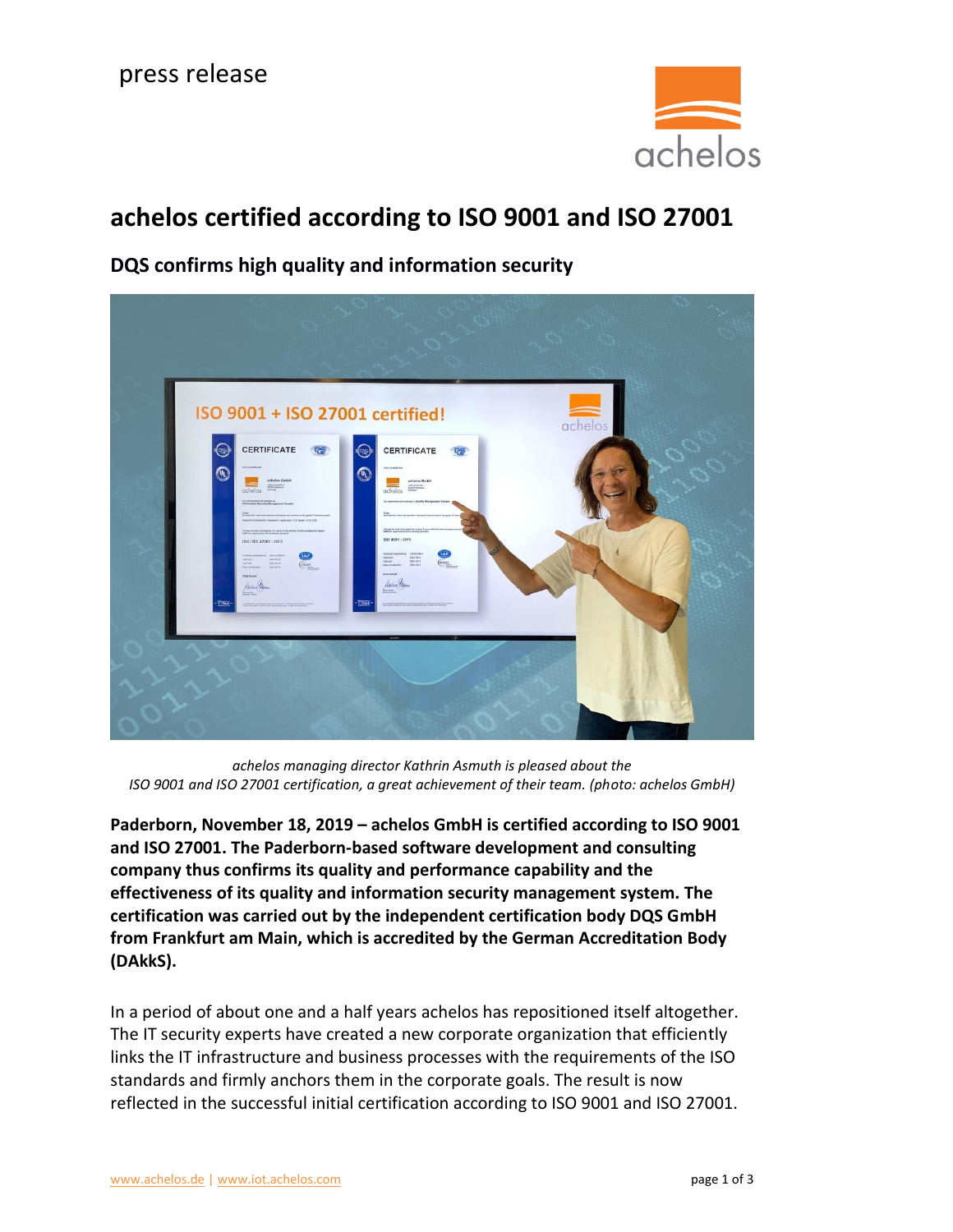

"The successful ISO certifications are another milestone in the positive development of achelos. We see the result as a team effort and a reward for our efforts to raise the quality and safety level of achelos to an even higher level. Quality and safety are part of the DNA of achelos and ensure the long-term success of our company," says Kathrin Asmuth, managing partner of achelos. "With the ISO certifications we give all our business partners an important signal and show our high quality standard," Asmuth continues.

## **ISO 9001 achelos confirms an effective quality management system (QMS)**

achelos has further optimized its processes and structures in order to measurably increase the quality of the company and to make the processes in the company transparent for all employees. The central cornerstones of achelos' quality policy are the team's expert knowledge, the reliability of products, solutions and services as well as a high degree of transparency, which creates business relationships based on trust and partnership.

"achelos is therefore well positioned to react flexibly to the demands of the market. Customers benefit from a high-performance portfolio and comprehensive services," Asmuth continues.

Nationally and internationally, ISO 9001 is the most widespread and most important standard in quality management (QM). The certification according to ISO 9001 confirms the achelos high-quality and systematic business processes, customer orientation, responsible management, employee orientation, relevant decision making and continuous improvement.

## **ISO 27001 confirms the information security of achelos**

The DQS has confirmed achelos the tested data protection standard according to ISO 27001 and the successful introduction, application and security of an information security management system (ISMS).

For companies, ISO 27001 certification is the highest international standard for the certification of information security management systems. Currently, only 1200 companies in Germany are ISO 27001 certified. It offers a systematically structured approach to protect the integrity of operational data and its confidentiality and requires not only a careful risk assessment throughout the company, but also a strict inspection of the ISMS by an independent testing agency. The DQS has assessed and checked the ISMS of achelos with regard to the processing of information according